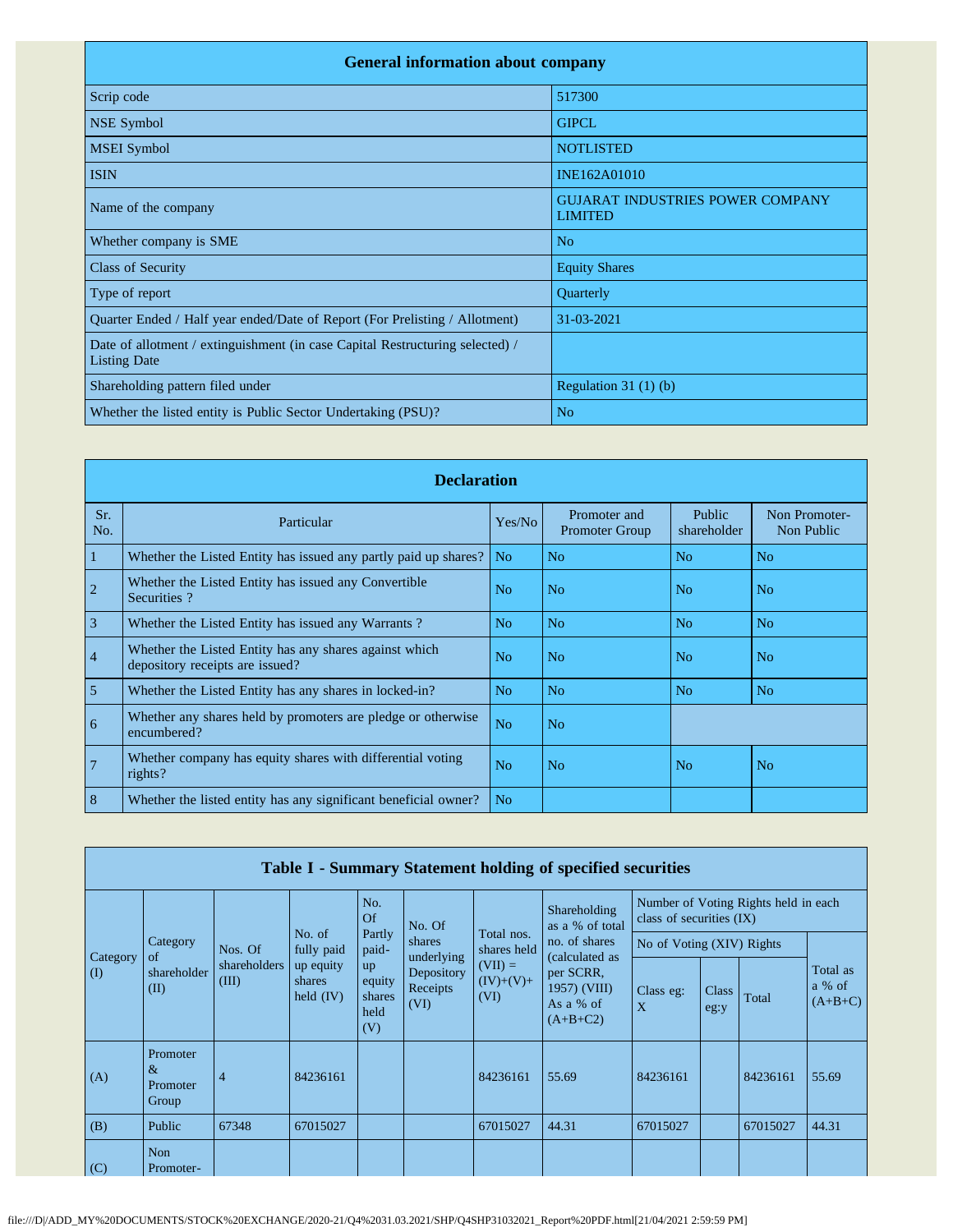|      | Non Public                                     |       |           |  |           |     |           |               |  |
|------|------------------------------------------------|-------|-----------|--|-----------|-----|-----------|---------------|--|
| (C1) | <b>Shares</b><br>underlying<br>DR <sub>s</sub> |       |           |  |           |     |           |               |  |
| (C2) | <b>Shares</b><br>held by<br>Employee<br>Trusts |       |           |  |           |     |           |               |  |
|      | Total                                          | 67352 | 151251188 |  | 151251188 | 100 | 151251188 | 151251188 100 |  |

|                            |                                                         |                                                 |                                                           |                                                                                    | Table I - Summary Statement holding of specified securities                              |            |                                                                               |            |                                                         |                                |
|----------------------------|---------------------------------------------------------|-------------------------------------------------|-----------------------------------------------------------|------------------------------------------------------------------------------------|------------------------------------------------------------------------------------------|------------|-------------------------------------------------------------------------------|------------|---------------------------------------------------------|--------------------------------|
| Category                   | No. Of<br><b>Shares</b><br>Category<br>Underlying<br>of | No. of<br><b>Shares</b><br>Underlying           | No. Of Shares<br>Underlying<br>Outstanding<br>convertible | Shareholding, as a %<br>assuming full<br>conversion of<br>convertible securities ( | Number of<br>Locked in<br>shares (XII)                                                   |            | Number of<br><b>Shares</b><br>pledged or<br>otherwise<br>encumbered<br>(XIII) |            | Number of<br>equity shares<br>held in                   |                                |
| $\left( \mathrm{I}\right)$ | shareholder<br>(II)                                     | Outstanding<br>convertible<br>securities<br>(X) | Outstanding<br>Warrants<br>$(X_i)$                        | securities and<br>No. Of<br>Warrants (Xi)<br>(a)                                   | as a percentage of<br>diluted share capital)<br>$(XI)=(VII)+(X)$ As a<br>% of $(A+B+C2)$ | No.<br>(a) | As a<br>$%$ of<br>total<br><b>Shares</b><br>held<br>(b)                       | No.<br>(a) | As a<br>$%$ of<br>total<br><b>Shares</b><br>held<br>(b) | dematerialized<br>form $(XIV)$ |
| (A)                        | Promoter<br>$\&$<br>Promoter<br>Group                   |                                                 |                                                           |                                                                                    | 55.69                                                                                    |            |                                                                               |            |                                                         | 84236161                       |
| (B)                        | Public                                                  |                                                 |                                                           |                                                                                    | 44.31                                                                                    |            |                                                                               |            |                                                         | 66179993                       |
| (C)                        | Non<br>Promoter-<br>Non Public                          |                                                 |                                                           |                                                                                    |                                                                                          |            |                                                                               |            |                                                         |                                |
| (C1)                       | <b>Shares</b><br>underlying<br><b>DRs</b>               |                                                 |                                                           |                                                                                    |                                                                                          |            |                                                                               |            |                                                         |                                |
| (C2)                       | Shares held<br>by<br>Employee<br><b>Trusts</b>          |                                                 |                                                           |                                                                                    |                                                                                          |            |                                                                               |            |                                                         |                                |
|                            | Total                                                   |                                                 |                                                           |                                                                                    | 100                                                                                      |            |                                                                               |            |                                                         | 150416154                      |

|                    | Table II - Statement showing shareholding pattern of the Promoter and Promoter Group |                |                                                  |                                                |                                              |                                        |                                                                                     |                                                                    |               |          |                                                     |
|--------------------|--------------------------------------------------------------------------------------|----------------|--------------------------------------------------|------------------------------------------------|----------------------------------------------|----------------------------------------|-------------------------------------------------------------------------------------|--------------------------------------------------------------------|---------------|----------|-----------------------------------------------------|
|                    |                                                                                      |                |                                                  | No.<br>Of                                      |                                              |                                        | Shareholding<br>as a % of                                                           | Number of Voting Rights held in each<br>class of securities $(IX)$ |               |          |                                                     |
|                    | Category $\&$                                                                        | Nos. Of        | No. of                                           | Partly                                         | No. Of<br>shares                             | Total nos.<br>shares                   | total no. of<br>shares                                                              | No of Voting (XIV) Rights                                          |               |          | Total                                               |
| Sr.                | Name of the<br><b>Shareholders</b><br>(III)<br>$\rm(D)$                              | shareholders   | fully paid<br>up equity<br>shares<br>held $(IV)$ | paid-<br>up<br>equity<br>shares<br>held<br>(V) | underlying<br>Depository<br>Receipts<br>(VI) | held (VII)<br>=<br>$(IV)+(V)+$<br>(VI) | <i>(calculated)</i><br>as per<br>SCRR.<br>1957) (VIII)<br>As a $%$ of<br>$(A+B+C2)$ | Class eg:<br>$\mathbf{X}$                                          | Class<br>eg:y | Total    | as a $%$<br>$\sigma$ f<br>Total<br>Voting<br>rights |
| $\mathbf{A}$       | Table II - Statement showing shareholding pattern of the Promoter and Promoter Group |                |                                                  |                                                |                                              |                                        |                                                                                     |                                                                    |               |          |                                                     |
| (1)                | Indian                                                                               |                |                                                  |                                                |                                              |                                        |                                                                                     |                                                                    |               |          |                                                     |
| (d)                | Any Other<br>(specify)                                                               | $\overline{4}$ | 84236161                                         |                                                |                                              | 84236161                               | 55.69                                                                               | 84236161                                                           |               | 84236161 | 55.69                                               |
| Sub-Total $(A)(1)$ |                                                                                      |                | 84236161                                         |                                                |                                              | 84236161                               | 55.69                                                                               | 84236161                                                           |               | 84236161 | 55.69                                               |
|                    |                                                                                      |                |                                                  |                                                |                                              |                                        |                                                                                     |                                                                    |               |          |                                                     |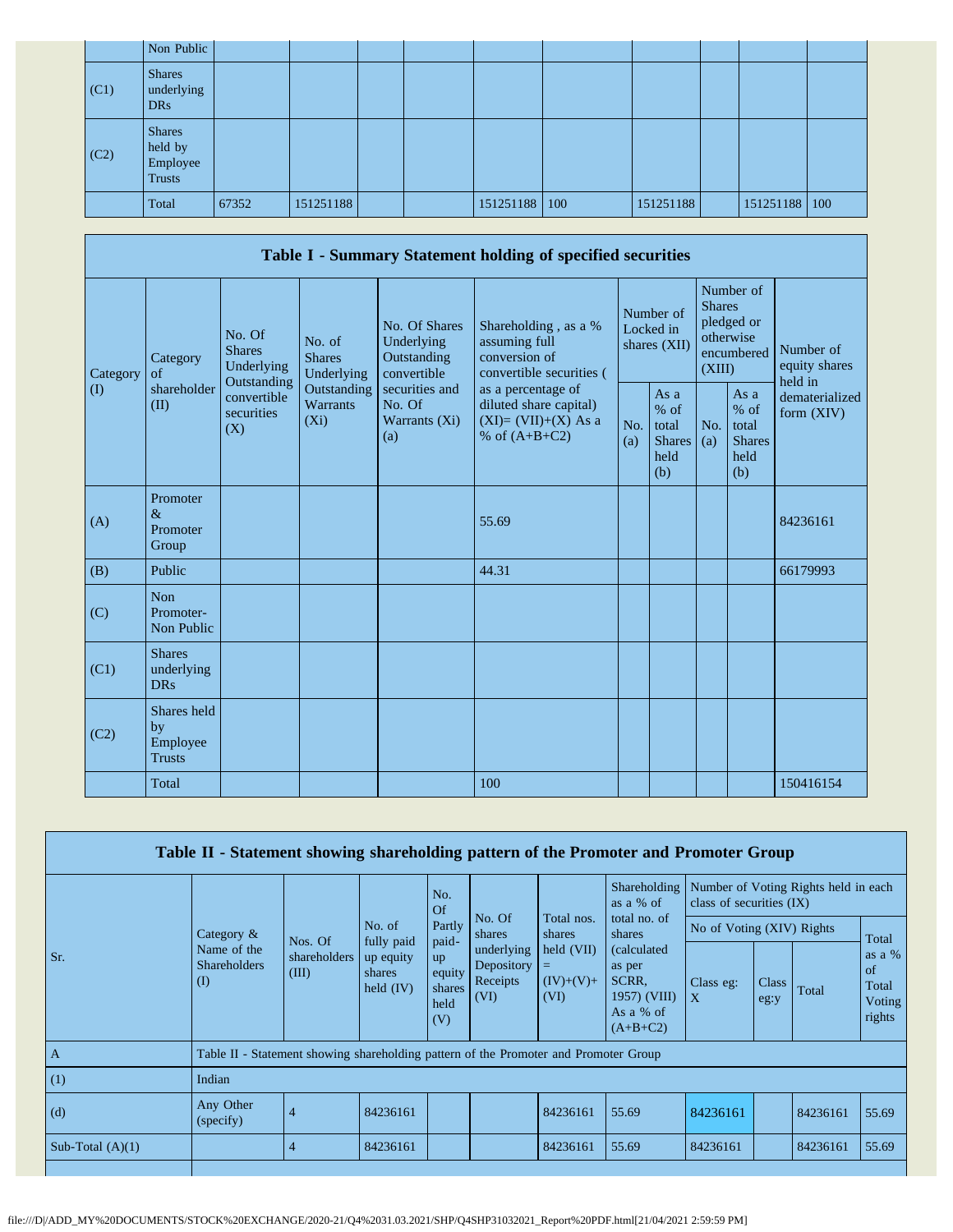| (2)                                                                         | Foreign                                                                                                                |                 |           |  |               |              |           |               |              |
|-----------------------------------------------------------------------------|------------------------------------------------------------------------------------------------------------------------|-----------------|-----------|--|---------------|--------------|-----------|---------------|--------------|
| Total Shareholding of<br>Promoter and Promoter<br>Group $(A)=(A)(1)+(A)(2)$ |                                                                                                                        | $\overline{4}$  | 84236161  |  | 84236161      | 55.69        | 84236161  | 84236161      | 55.69        |
| $\vert$ B                                                                   | Table III - Statement showing shareholding pattern of the Public shareholder                                           |                 |           |  |               |              |           |               |              |
| (1)                                                                         | <b>Institutions</b>                                                                                                    |                 |           |  |               |              |           |               |              |
| $\left( a\right)$                                                           | <b>Mutual Funds</b>                                                                                                    | $\mathfrak{s}$  | 9378834   |  | 9378834       | 6.2          | 9378834   | 9378834       | 6.2          |
| (c)                                                                         | Alternate<br>Investment<br>Funds                                                                                       |                 | 145000    |  | 145000        | 0.1          | 145000    | 145000        | 0.1          |
| (e)                                                                         | Foreign<br>Portfolio<br>Investors                                                                                      | 19              | 2267982   |  | 2267982       | 1.5          | 2267982   | 2267982       | 1.5          |
| (f)                                                                         | Financial<br>Institutions/<br><b>Banks</b>                                                                             | $\overline{c}$  | 2800050   |  | 2800050       | 1.85         | 2800050   | 2800050       | 1.85         |
| (g)                                                                         | Insurance<br>Companies                                                                                                 | 4               | 5378350   |  | 5378350       | 3.56         | 5378350   | 5378350       | 3.56         |
| (i)                                                                         | Any Other<br>(specify)                                                                                                 |                 | 200       |  | 200           | $\mathbf{0}$ | 200       | 200           | $\mathbf{0}$ |
| Sub-Total $(B)(1)$                                                          |                                                                                                                        | 32              | 19970416  |  | 19970416      | 13.2         | 19970416  | 19970416      | 13.2         |
| (2)                                                                         | Central<br>Government/<br><b>State</b><br>Government(s)/<br>President of<br>India                                      | 6               | 11554306  |  | 11554306      | 7.64         | 11554306  | 11554306      | 7.64         |
| Sub-Total $(B)(2)$                                                          |                                                                                                                        | $6\overline{6}$ | 11554306  |  | 11554306      | 7.64         | 11554306  | 11554306      | 7.64         |
| (3)                                                                         | Non-institutions                                                                                                       |                 |           |  |               |              |           |               |              |
| (a(i))                                                                      | Individuals -<br>i.Individual<br>shareholders<br>holding<br>nominal share<br>capital up to<br>Rs. 2 lakhs.             | 64479           | 20517036  |  | 20517036      | 13.56        | 20517036  | 20517036      | 13.56        |
| (a(ii))                                                                     | Individuals - ii.<br>Individual<br>shareholders<br>holding<br>nominal share<br>capital in<br>excess of Rs. 2<br>lakhs. | 118             | 9273716   |  | 9273716       | 6.13         | 9273716   | 9273716       | 6.13         |
| (b)                                                                         | <b>NBFCs</b><br>registered with<br><b>RBI</b>                                                                          |                 | 12090     |  | 12090         | 0.01         | 12090     | 12090         | 0.01         |
| (e)                                                                         | Any Other<br>(specify)                                                                                                 | 2712            | 5687463   |  | 5687463       | 3.76         | 5687463   | 5687463       | 3.76         |
| Sub-Total $(B)(3)$                                                          |                                                                                                                        | 67310           | 35490305  |  | 35490305      | 23.46        | 35490305  | 35490305      | 23.46        |
| <b>Total Public</b><br>Shareholding<br>$(B)=(B)(1)+(B)(2)+(B)(3)$           |                                                                                                                        | 67348           | 67015027  |  | 67015027      | 44.31        | 67015027  | 67015027      | 44.31        |
| $\mathbf C$                                                                 | Table IV - Statement showing shareholding pattern of the Non Promoter- Non Public shareholder                          |                 |           |  |               |              |           |               |              |
| Total $(A+B+C2)$                                                            |                                                                                                                        | 67352           | 151251188 |  | 151251188     | 100          | 151251188 | 151251188 100 |              |
| Total $(A+B+C)$                                                             |                                                                                                                        | 67352           | 151251188 |  | 151251188 100 |              | 151251188 | 151251188 100 |              |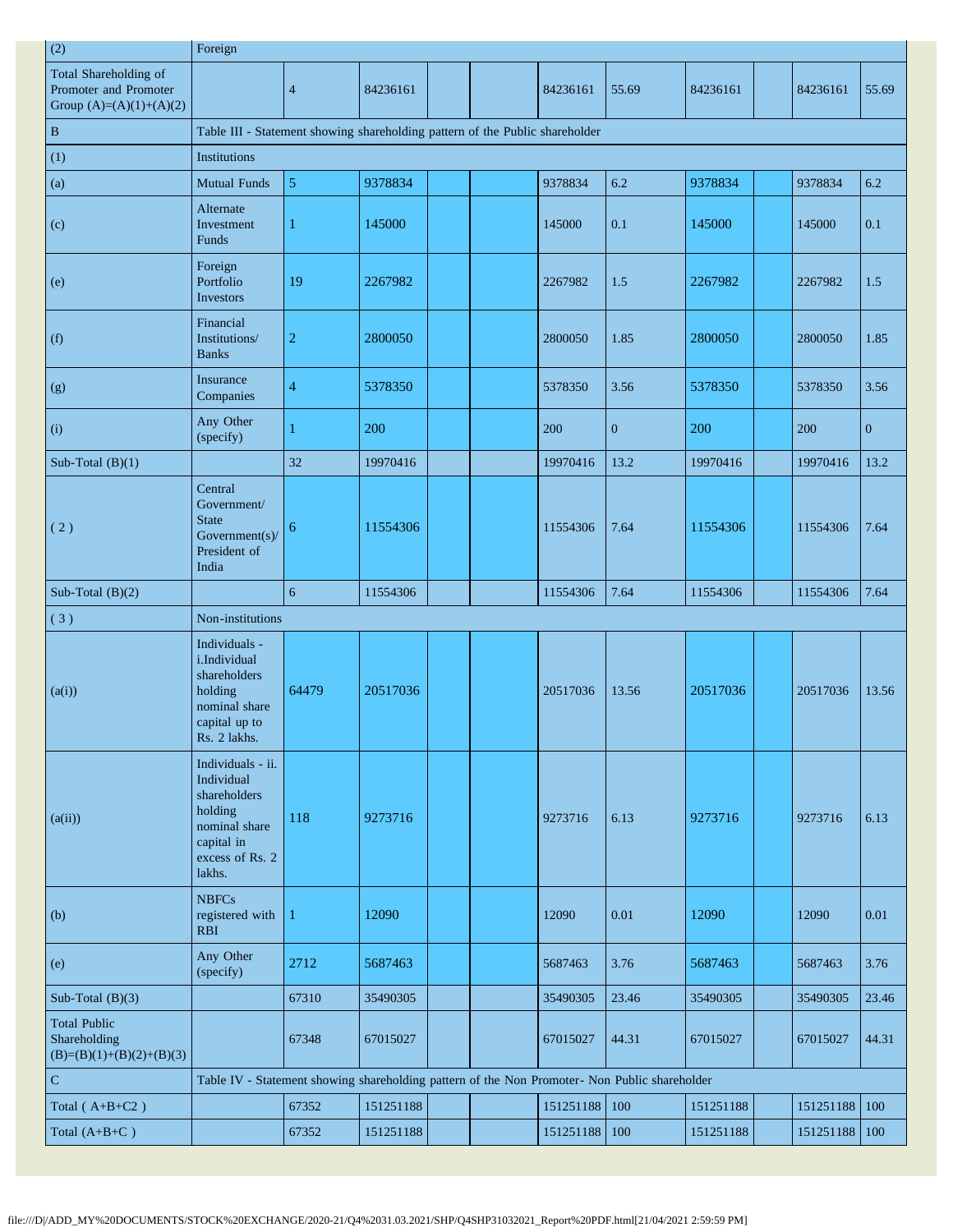|                                                                             |                                                                                               |                                                           |                                                                                  | Table II - Statement showing shareholding pattern of the Promoter and Promoter Group          |                                        |                                                         |                                                    |                                                         |                              |
|-----------------------------------------------------------------------------|-----------------------------------------------------------------------------------------------|-----------------------------------------------------------|----------------------------------------------------------------------------------|-----------------------------------------------------------------------------------------------|----------------------------------------|---------------------------------------------------------|----------------------------------------------------|---------------------------------------------------------|------------------------------|
| Sr.                                                                         | No. Of<br>No. of<br><b>Shares</b><br><b>Shares</b><br>Underlying<br>Underlying<br>Outstanding | No. Of Shares<br>Underlying<br>Outstanding<br>convertible | Shareholding, as a<br>% assuming full<br>conversion of<br>convertible securities |                                                                                               | Number of<br>Locked in<br>shares (XII) | <b>Shares</b><br>(XIII)                                 | Number of<br>pledged or<br>otherwise<br>encumbered | Number of<br>equity shares<br>held in                   |                              |
|                                                                             | convertible<br>securities<br>(X)                                                              | Outstanding<br>Warrants<br>$(X_i)$                        | securities and<br>No. Of<br>Warrants (Xi)<br>(a)                                 | (as a percentage of<br>diluted share capital)<br>$(XI)=(VII)+(X) As$<br>a % of $(A+B+C2)$     | No.<br>(a)                             | As a<br>$%$ of<br>total<br><b>Shares</b><br>held<br>(b) | No.<br>(a)                                         | As a<br>$%$ of<br>total<br><b>Shares</b><br>held<br>(b) | dematerialized<br>form (XIV) |
| $\mathbf{A}$                                                                |                                                                                               |                                                           |                                                                                  | Table II - Statement showing shareholding pattern of the Promoter and Promoter Group          |                                        |                                                         |                                                    |                                                         |                              |
| (1)                                                                         | Indian                                                                                        |                                                           |                                                                                  |                                                                                               |                                        |                                                         |                                                    |                                                         |                              |
| (d)                                                                         |                                                                                               |                                                           |                                                                                  | 55.69                                                                                         |                                        |                                                         |                                                    |                                                         | 84236161                     |
| Sub-Total $(A)(1)$                                                          |                                                                                               |                                                           |                                                                                  | 55.69                                                                                         |                                        |                                                         |                                                    |                                                         | 84236161                     |
| (2)                                                                         | Foreign                                                                                       |                                                           |                                                                                  |                                                                                               |                                        |                                                         |                                                    |                                                         |                              |
| Total Shareholding of<br>Promoter and Promoter<br>Group $(A)=(A)(1)+(A)(2)$ |                                                                                               |                                                           |                                                                                  | 55.69                                                                                         |                                        |                                                         |                                                    |                                                         | 84236161                     |
| $\, {\bf B}$                                                                |                                                                                               |                                                           |                                                                                  | Table III - Statement showing shareholding pattern of the Public shareholder                  |                                        |                                                         |                                                    |                                                         |                              |
| (1)                                                                         | Institutions                                                                                  |                                                           |                                                                                  |                                                                                               |                                        |                                                         |                                                    |                                                         |                              |
| (a)                                                                         |                                                                                               |                                                           |                                                                                  | 6.2                                                                                           |                                        |                                                         |                                                    |                                                         | 9377534                      |
| (c)                                                                         |                                                                                               |                                                           |                                                                                  | 0.1                                                                                           |                                        |                                                         |                                                    |                                                         | 145000                       |
| (e)                                                                         |                                                                                               |                                                           |                                                                                  | 1.5                                                                                           |                                        |                                                         |                                                    |                                                         | 2267982                      |
| (f)                                                                         |                                                                                               |                                                           |                                                                                  | 1.85                                                                                          |                                        |                                                         |                                                    |                                                         | 2800050                      |
| (g)                                                                         |                                                                                               |                                                           |                                                                                  | 3.56                                                                                          |                                        |                                                         |                                                    |                                                         | 5378350                      |
| (i)                                                                         |                                                                                               |                                                           |                                                                                  | $\boldsymbol{0}$                                                                              |                                        |                                                         |                                                    |                                                         | 200                          |
| Sub-Total $(B)(1)$                                                          |                                                                                               |                                                           |                                                                                  | 13.2                                                                                          |                                        |                                                         |                                                    |                                                         | 19969116                     |
| (2)                                                                         |                                                                                               |                                                           |                                                                                  | 7.64                                                                                          |                                        |                                                         |                                                    |                                                         | 11525973                     |
| Sub-Total $(B)(2)$                                                          |                                                                                               |                                                           |                                                                                  | 7.64                                                                                          |                                        |                                                         |                                                    |                                                         | 11525973                     |
| (3)                                                                         | Non-institutions                                                                              |                                                           |                                                                                  |                                                                                               |                                        |                                                         |                                                    |                                                         |                              |
| (a(i))                                                                      |                                                                                               |                                                           |                                                                                  | 13.56                                                                                         |                                        |                                                         |                                                    |                                                         | 19716135                     |
| (a(ii))                                                                     |                                                                                               |                                                           |                                                                                  | 6.13                                                                                          |                                        |                                                         |                                                    |                                                         | 9273716                      |
| (b)                                                                         |                                                                                               |                                                           |                                                                                  | 0.01                                                                                          |                                        |                                                         |                                                    |                                                         | 12090                        |
| (e)                                                                         |                                                                                               |                                                           |                                                                                  | 3.76                                                                                          |                                        |                                                         |                                                    |                                                         | 5682963                      |
| Sub-Total $(B)(3)$                                                          |                                                                                               |                                                           |                                                                                  | 23.46                                                                                         |                                        |                                                         |                                                    |                                                         | 34684904                     |
| <b>Total Public</b><br>Shareholding<br>$(B)=(B)(1)+(B)(2)+(B)(3)$           |                                                                                               |                                                           |                                                                                  | 44.31                                                                                         |                                        |                                                         |                                                    |                                                         | 66179993                     |
| $\mathbf C$                                                                 |                                                                                               |                                                           |                                                                                  | Table IV - Statement showing shareholding pattern of the Non Promoter- Non Public shareholder |                                        |                                                         |                                                    |                                                         |                              |
| Total $(A+B+C2)$                                                            |                                                                                               |                                                           |                                                                                  | 100                                                                                           |                                        |                                                         |                                                    |                                                         | 150416154                    |
| Total $(A+B+C)$                                                             |                                                                                               |                                                           |                                                                                  | 100                                                                                           |                                        |                                                         |                                                    |                                                         | 150416154                    |

|             |  | Any Other (specify) |  |
|-------------|--|---------------------|--|
| Searial No. |  |                     |  |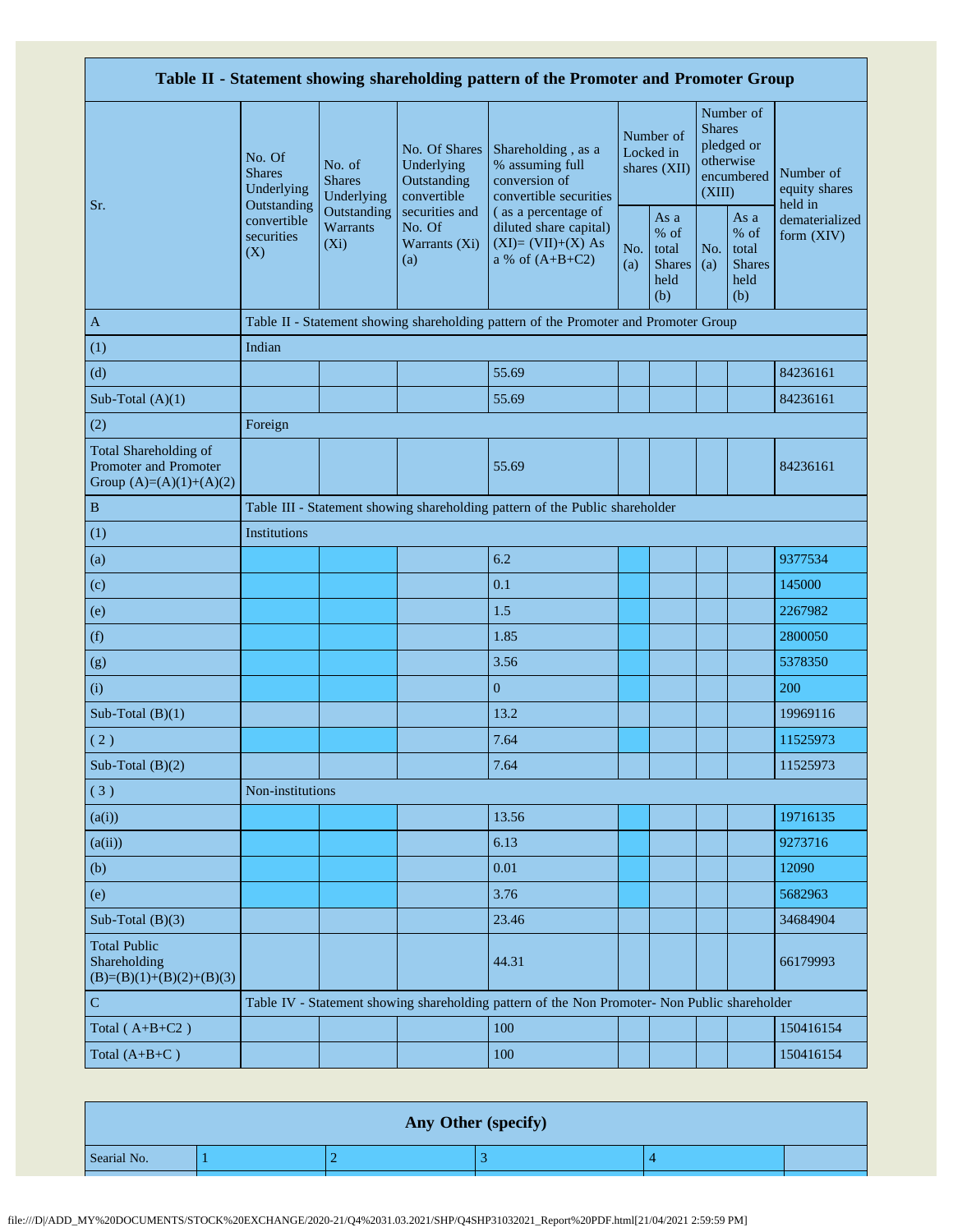| Category                                                                                                                                                                             | <b>Bodies Corporate</b>                                       | <b>Bodies Corporate</b>                                 | <b>Bodies Corporate</b>                                 | <b>Bodies Corporate</b>                                | Click here to<br>go back |
|--------------------------------------------------------------------------------------------------------------------------------------------------------------------------------------|---------------------------------------------------------------|---------------------------------------------------------|---------------------------------------------------------|--------------------------------------------------------|--------------------------|
| Name of the<br>Shareholders (I)                                                                                                                                                      | Gujarat Urja Vikas<br><b>Nigam Limited</b>                    | <b>Gujarat Alkalies And</b><br><b>Chemicals Limited</b> | Gujarat State Fertilizers &<br><b>Chemicals Limited</b> | <b>Liquidator Petrofils Co</b><br><b>Operative Ltd</b> |                          |
| PAN (II)                                                                                                                                                                             | AACCG2861L                                                    | AAACG8896M                                              | AAACG7996C                                              | ZZZZZ9999Z                                             | Total                    |
| No. of the<br>Shareholders (I)                                                                                                                                                       | 1                                                             | $\mathbf{1}$                                            | 1                                                       | $\mathbf{1}$                                           | 4                        |
| No. of fully paid<br>up equity shares<br>held (IV)                                                                                                                                   | 38384397                                                      | 23088980                                                | 22362784                                                | 400000                                                 | 84236161                 |
| No. Of Partly<br>paid-up equity<br>shares held (V)                                                                                                                                   |                                                               |                                                         |                                                         |                                                        |                          |
| No. Of shares<br>underlying<br>Depository<br>Receipts (VI)                                                                                                                           |                                                               |                                                         |                                                         |                                                        |                          |
| Total nos. shares<br>held $(VII) =$<br>$(IV)+(V)+(VI)$                                                                                                                               | 38384397                                                      | 23088980                                                | 22362784                                                | 400000                                                 | 84236161                 |
| Shareholding as a<br>% of total no. of<br>shares (calculated<br>as per SCRR,<br>1957) (VIII) As a<br>% of $(A+B+C2)$                                                                 | 25.38                                                         | 15.27                                                   | 14.79                                                   | 0.26                                                   | 55.69                    |
|                                                                                                                                                                                      | Number of Voting Rights held in each class of securities (IX) |                                                         |                                                         |                                                        |                          |
| Class eg: X                                                                                                                                                                          | 38384397                                                      | 23088980                                                | 22362784                                                | 400000                                                 | 84236161                 |
| Class eg:y                                                                                                                                                                           |                                                               |                                                         |                                                         |                                                        |                          |
| Total                                                                                                                                                                                | 38384397                                                      | 23088980                                                | 22362784                                                | 400000                                                 | 84236161                 |
| Total as a % of<br><b>Total Voting rights</b>                                                                                                                                        | 25.38                                                         | 15.27                                                   | 14.79                                                   | 0.26                                                   | 55.69                    |
| No. Of Shares<br>Underlying<br>Outstanding<br>convertible<br>securities (X)                                                                                                          |                                                               |                                                         |                                                         |                                                        |                          |
| No. of Shares<br>Underlying<br>Outstanding<br>Warrants (Xi)                                                                                                                          |                                                               |                                                         |                                                         |                                                        |                          |
| No. Of Shares<br>Underlying<br>Outstanding<br>convertible<br>securities and No.<br>Of Warrants (Xi)<br>(a)                                                                           |                                                               |                                                         |                                                         |                                                        |                          |
| Shareholding, as a<br>% assuming full<br>conversion of<br>convertible<br>securities (as a<br>percentage of<br>diluted share<br>capital) (XI)=<br>$(VII)+(X)$ As a %<br>of $(A+B+C2)$ | 25.38                                                         | 15.27                                                   | 14.79                                                   | 0.26                                                   | 55.69                    |
| Number of Locked in shares (XII)                                                                                                                                                     |                                                               |                                                         |                                                         |                                                        |                          |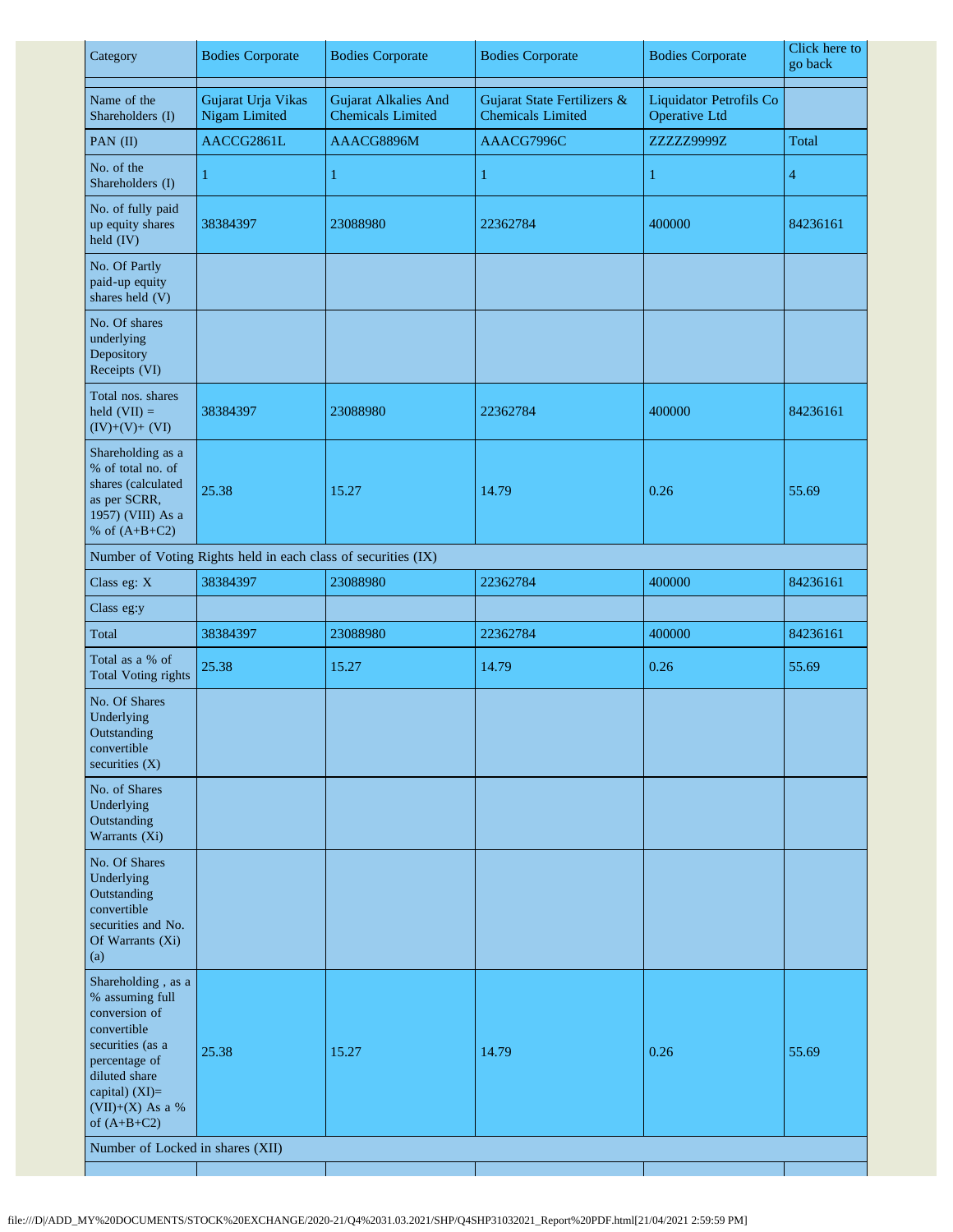| No. $(a)$                                                            |                                                         |          |          |                        |          |
|----------------------------------------------------------------------|---------------------------------------------------------|----------|----------|------------------------|----------|
| As a % of total<br>Shares held (b)                                   |                                                         |          |          |                        |          |
|                                                                      | Number of Shares pledged or otherwise encumbered (XIII) |          |          |                        |          |
| No. $(a)$                                                            |                                                         |          |          |                        |          |
| As a % of total<br>Shares held (b)                                   |                                                         |          |          |                        |          |
| Number of equity<br>shares held in<br>dematerialized<br>form $(XIV)$ | 38384397                                                | 23088980 | 22362784 | 400000                 | 84236161 |
| Reason for not providing PAN                                         |                                                         |          |          |                        |          |
| Reason for not<br>providing PAN                                      |                                                         |          |          | Textual Information(1) |          |
| Shareholder type                                                     | Promoter                                                | Promoter | Promoter | Promoter               |          |

|                               | <b>Text Block</b>      |
|-------------------------------|------------------------|
| <b>Textual Information(1)</b> | <b>EXEMPT CATEGORY</b> |

| <b>Mutual Funds</b>                                                                                                  |                                                               |                                        |                          |  |  |  |  |
|----------------------------------------------------------------------------------------------------------------------|---------------------------------------------------------------|----------------------------------------|--------------------------|--|--|--|--|
| Searial No.                                                                                                          | 1                                                             | $\overline{2}$                         |                          |  |  |  |  |
| Name of the<br>Shareholders (I)                                                                                      | Hdfc Trustee Company Ltd. A/C Hdfc Balanced Advantage<br>Fund | Icici Prudential Equity & Debt<br>Fund | Click here to go<br>back |  |  |  |  |
| PAN (II)                                                                                                             | AAATH1809A                                                    | AAAAI0038F                             | Total                    |  |  |  |  |
| No. of fully paid<br>up equity shares<br>held (IV)                                                                   | 7027000                                                       | 2350334                                | 9377334                  |  |  |  |  |
| No. Of Partly<br>paid-up equity<br>shares held (V)                                                                   |                                                               |                                        |                          |  |  |  |  |
| No. Of shares<br>underlying<br>Depository<br>Receipts (VI)                                                           |                                                               |                                        |                          |  |  |  |  |
| Total nos, shares<br>held $(VII) =$<br>$(IV)+(V)+(VI)$                                                               | 7027000                                                       | 2350334                                | 9377334                  |  |  |  |  |
| Shareholding as a<br>% of total no. of<br>shares (calculated<br>as per SCRR,<br>1957) (VIII) As a<br>% of $(A+B+C2)$ | 4.65                                                          | 1.55                                   | 6.2                      |  |  |  |  |
|                                                                                                                      | Number of Voting Rights held in each class of securities (IX) |                                        |                          |  |  |  |  |
| Class eg: X                                                                                                          | 7027000                                                       | 2350334                                | 9377334                  |  |  |  |  |
| Class eg:y                                                                                                           |                                                               |                                        |                          |  |  |  |  |
| Total                                                                                                                | 7027000                                                       | 2350334                                | 9377334                  |  |  |  |  |
| Total as a % of<br><b>Total Voting rights</b>                                                                        | 4.65                                                          | 1.55                                   | 6.2                      |  |  |  |  |
| No. Of Shares                                                                                                        |                                                               |                                        |                          |  |  |  |  |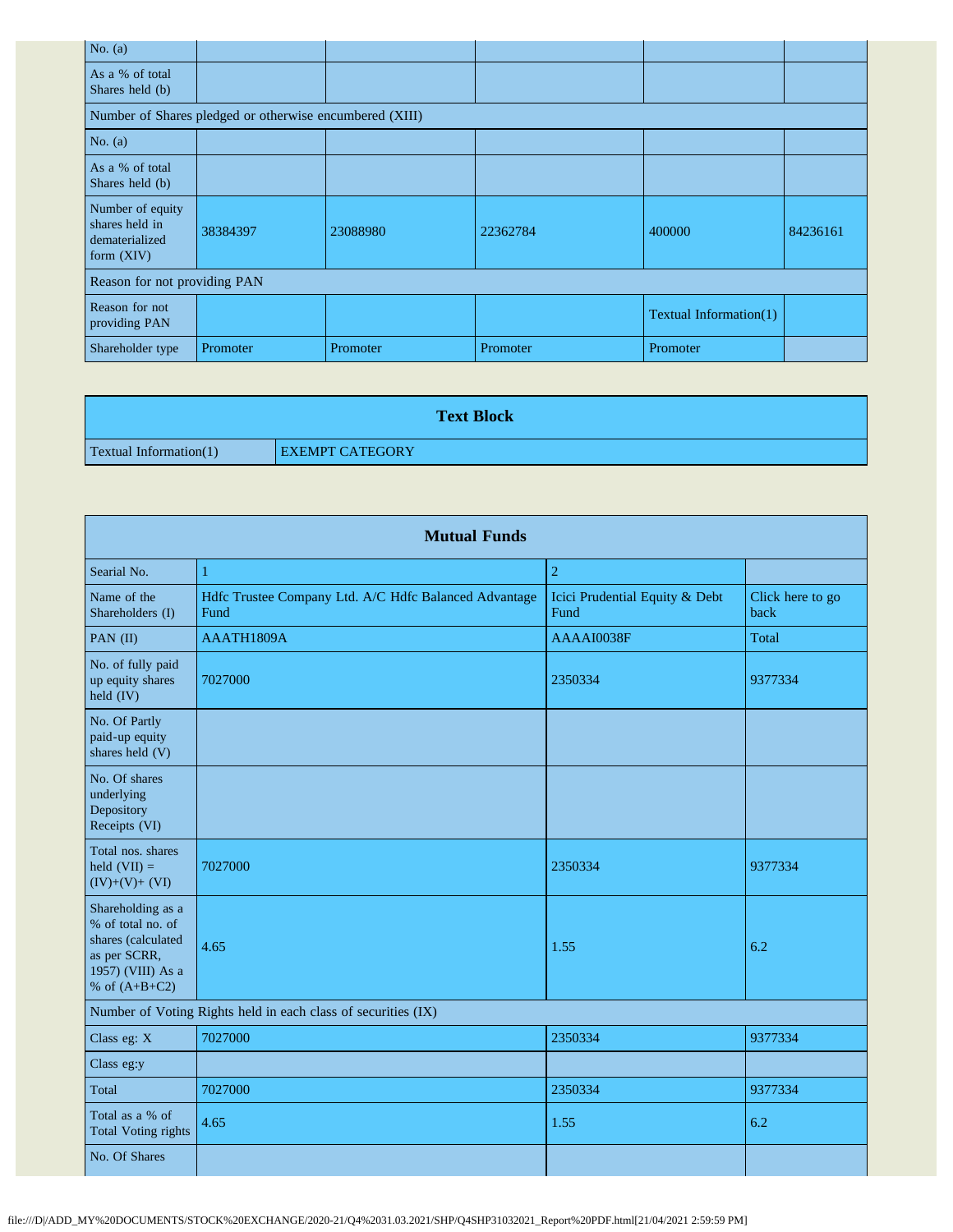| Underlying<br>Outstanding<br>convertible<br>securities $(X)$                                                                                                                           |         |         |         |
|----------------------------------------------------------------------------------------------------------------------------------------------------------------------------------------|---------|---------|---------|
| No. of Shares<br>Underlying<br>Outstanding<br>Warrants (Xi)                                                                                                                            |         |         |         |
| No. Of Shares<br>Underlying<br>Outstanding<br>convertible<br>securities and No.<br>Of Warrants (Xi)<br>(a)                                                                             |         |         |         |
| Shareholding, as a<br>% assuming full<br>conversion of<br>convertible<br>securities (as a<br>percentage of<br>diluted share<br>capital) $(XI)=$<br>$(VII)+(X)$ As a %<br>of $(A+B+C2)$ | 4.65    | 1.55    | 6.2     |
| Number of Locked in shares (XII)                                                                                                                                                       |         |         |         |
| No. $(a)$                                                                                                                                                                              |         |         |         |
| As a % of total<br>Shares held (b)                                                                                                                                                     |         |         |         |
| Number of equity<br>shares held in<br>dematerialized<br>form (XIV)                                                                                                                     | 7027000 | 2350334 | 9377334 |
| Reason for not providing PAN                                                                                                                                                           |         |         |         |
| Reason for not<br>providing PAN                                                                                                                                                        |         |         |         |

| <b>Financial Institutions/ Banks</b>                         |                                        |                       |  |  |
|--------------------------------------------------------------|----------------------------------------|-----------------------|--|--|
| Searial No.                                                  | -1                                     |                       |  |  |
| Name of the<br>Shareholders (I)                              | The Mehsana Dist Central Coop Bank Ltd | Click here to go back |  |  |
| PAN $(II)$                                                   | AAAAT1109N                             | Total                 |  |  |
| No. of fully paid<br>up equity shares<br>held (IV)           | 2800000                                | 2800000               |  |  |
| No. Of Partly<br>paid-up equity<br>shares held (V)           |                                        |                       |  |  |
| No. Of shares<br>underlying<br>Depository<br>Receipts (VI)   |                                        |                       |  |  |
| Total nos. shares<br>held $(VII) =$<br>$(IV)+(V)+(VI)$       | 2800000                                | 2800000               |  |  |
| Shareholding as a<br>% of total no. of<br>shares (calculated | 1.85                                   | 1.85                  |  |  |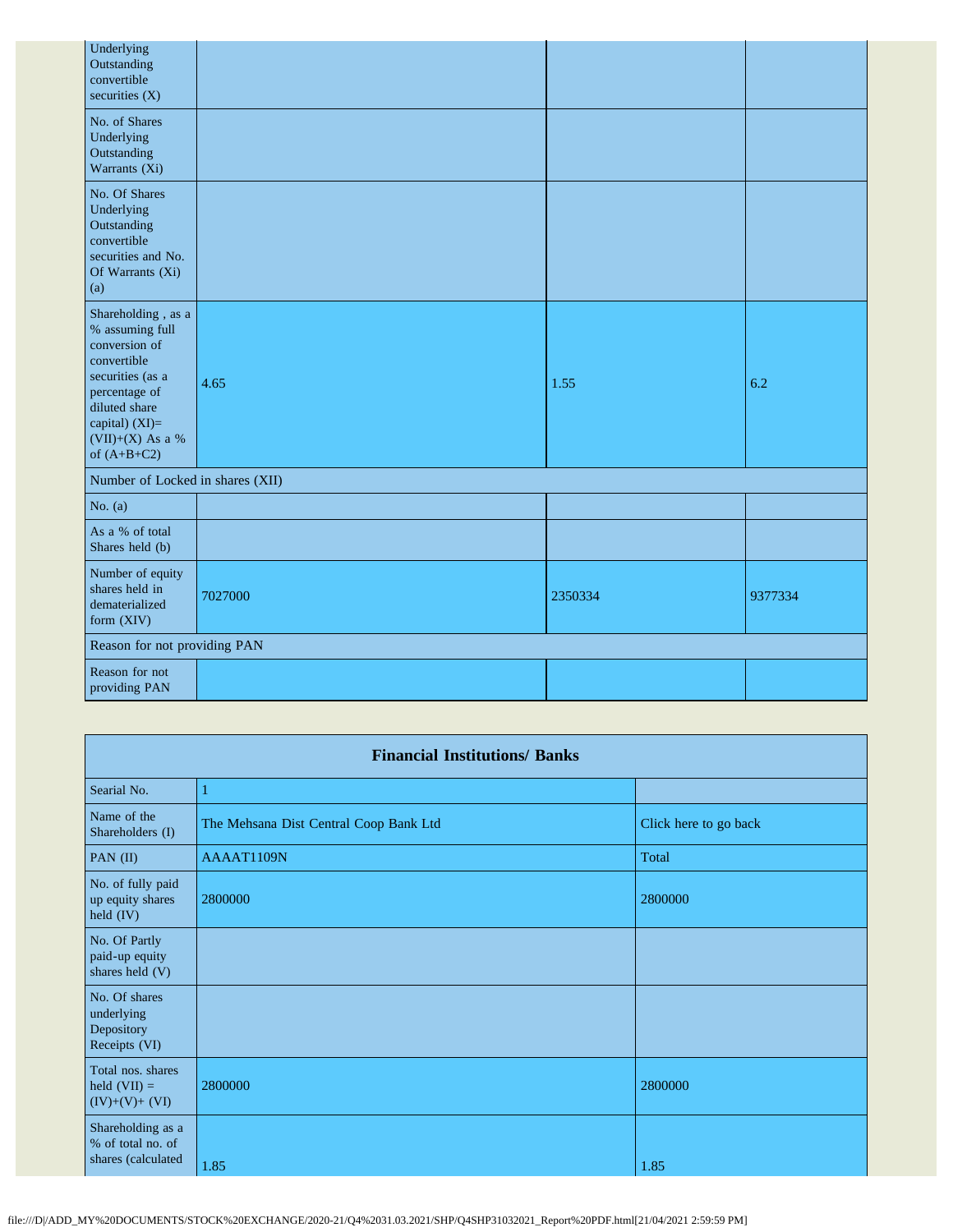| as per SCRR,<br>1957) (VIII) As a<br>% of $(A+B+C2)$                                                                                                                                 |         |         |  |  |  |  |  |  |
|--------------------------------------------------------------------------------------------------------------------------------------------------------------------------------------|---------|---------|--|--|--|--|--|--|
| Number of Voting Rights held in each class of securities (IX)                                                                                                                        |         |         |  |  |  |  |  |  |
| Class eg: X                                                                                                                                                                          | 2800000 | 2800000 |  |  |  |  |  |  |
| Class eg:y                                                                                                                                                                           |         |         |  |  |  |  |  |  |
| Total                                                                                                                                                                                | 2800000 | 2800000 |  |  |  |  |  |  |
| Total as a % of<br><b>Total Voting rights</b>                                                                                                                                        | 1.85    | 1.85    |  |  |  |  |  |  |
| No. Of Shares<br>Underlying<br>Outstanding<br>convertible<br>securities (X)                                                                                                          |         |         |  |  |  |  |  |  |
| No. of Shares<br>Underlying<br>Outstanding<br>Warrants (Xi)                                                                                                                          |         |         |  |  |  |  |  |  |
| No. Of Shares<br>Underlying<br>Outstanding<br>convertible<br>securities and No.<br>Of Warrants (Xi)<br>(a)                                                                           |         |         |  |  |  |  |  |  |
| Shareholding, as a<br>% assuming full<br>conversion of<br>convertible<br>securities (as a<br>percentage of<br>diluted share<br>capital) (XI)=<br>$(VII)+(X)$ As a %<br>of $(A+B+C2)$ | 1.85    | 1.85    |  |  |  |  |  |  |
| Number of Locked in shares (XII)                                                                                                                                                     |         |         |  |  |  |  |  |  |
| No. $(a)$                                                                                                                                                                            |         |         |  |  |  |  |  |  |
| As a % of total<br>Shares held (b)                                                                                                                                                   |         |         |  |  |  |  |  |  |
| Number of equity<br>shares held in<br>dematerialized<br>form (XIV)                                                                                                                   | 2800000 | 2800000 |  |  |  |  |  |  |
| Reason for not providing PAN                                                                                                                                                         |         |         |  |  |  |  |  |  |
| Reason for not<br>providing PAN                                                                                                                                                      |         |         |  |  |  |  |  |  |

|                                                      | <b>Insurance Companies</b>          |                       |  |  |  |  |
|------------------------------------------------------|-------------------------------------|-----------------------|--|--|--|--|
| Searial No.                                          |                                     |                       |  |  |  |  |
| Name of the<br>Shareholders (I)                      | Life Insurance Corporation Of India | Click here to go back |  |  |  |  |
| PAN $(II)$                                           | AAACL0582H                          | Total                 |  |  |  |  |
| No. of fully paid<br>up equity shares<br>held $(IV)$ | 4850449                             | 4850449               |  |  |  |  |
| No. Of Partly                                        |                                     |                       |  |  |  |  |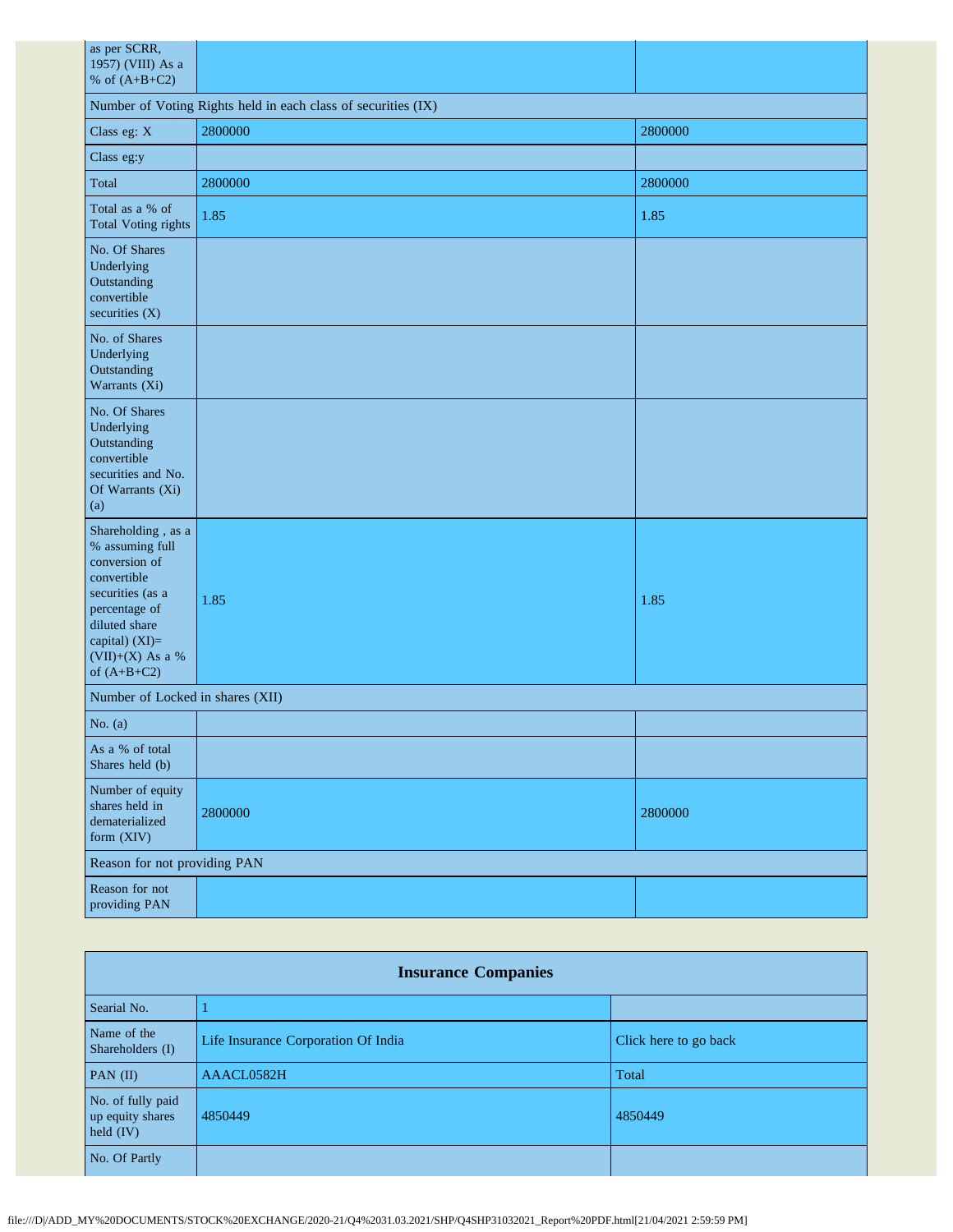| paid-up equity<br>shares held (V)                                                                                                                                                  |                                                               |         |
|------------------------------------------------------------------------------------------------------------------------------------------------------------------------------------|---------------------------------------------------------------|---------|
| No. Of shares<br>underlying<br>Depository<br>Receipts (VI)                                                                                                                         |                                                               |         |
| Total nos. shares<br>held $(VII) =$<br>$(IV)+(V)+(VI)$                                                                                                                             | 4850449                                                       | 4850449 |
| Shareholding as a<br>% of total no. of<br>shares (calculated<br>as per SCRR,<br>1957) (VIII) As a<br>% of $(A+B+C2)$                                                               | 3.21                                                          | 3.21    |
|                                                                                                                                                                                    | Number of Voting Rights held in each class of securities (IX) |         |
| Class eg: X                                                                                                                                                                        | 4850449                                                       | 4850449 |
| Class eg:y                                                                                                                                                                         |                                                               |         |
| Total                                                                                                                                                                              | 4850449                                                       | 4850449 |
| Total as a % of<br><b>Total Voting rights</b>                                                                                                                                      | 3.21                                                          | 3.21    |
| No. Of Shares<br>Underlying<br>Outstanding<br>convertible<br>securities (X)                                                                                                        |                                                               |         |
| No. of Shares<br>Underlying<br>Outstanding<br>Warrants (Xi)                                                                                                                        |                                                               |         |
| No. Of Shares<br>Underlying<br>Outstanding<br>convertible<br>securities and No.<br>Of Warrants (Xi)<br>(a)                                                                         |                                                               |         |
| Shareholding, as a<br>% assuming full<br>conversion of<br>convertible<br>securities (as a<br>percentage of<br>diluted share<br>capital) (XI)=<br>(VII)+(X) As a %<br>of $(A+B+C2)$ | 3.21                                                          | 3.21    |
| Number of Locked in shares (XII)                                                                                                                                                   |                                                               |         |
| No. $(a)$                                                                                                                                                                          |                                                               |         |
| As a % of total<br>Shares held (b)                                                                                                                                                 |                                                               |         |
| Number of equity<br>shares held in<br>dematerialized<br>form (XIV)                                                                                                                 | 4850449                                                       | 4850449 |
| Reason for not providing PAN                                                                                                                                                       |                                                               |         |
| Reason for not<br>providing PAN                                                                                                                                                    |                                                               |         |

f,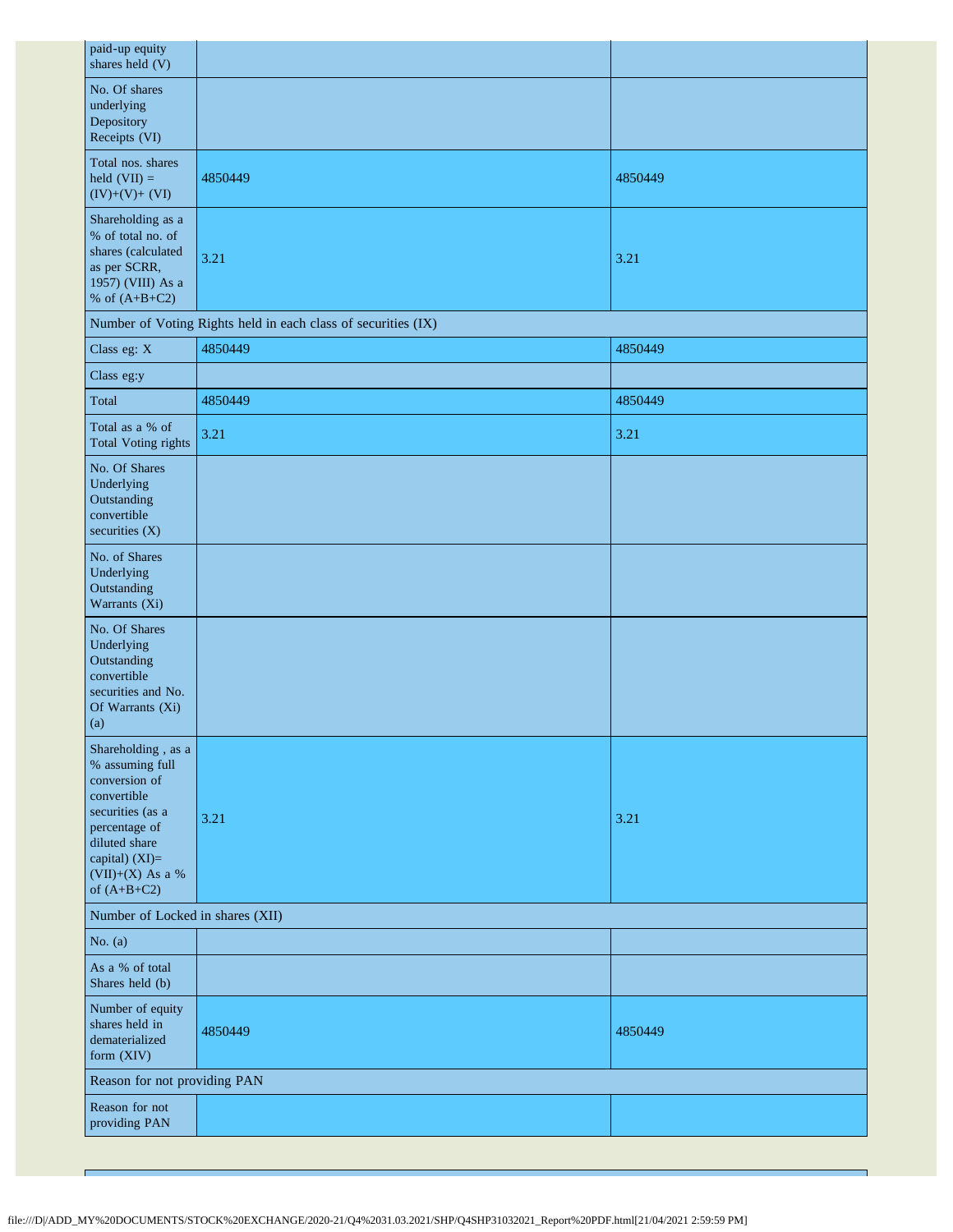| Any Other (specify)                                                                                                                           |                                                               |                       |  |  |
|-----------------------------------------------------------------------------------------------------------------------------------------------|---------------------------------------------------------------|-----------------------|--|--|
| Searial No.                                                                                                                                   | $\mathbf{1}$                                                  |                       |  |  |
| Category                                                                                                                                      | Other                                                         |                       |  |  |
| Category / More<br>than 1 percentage                                                                                                          | Category                                                      | Click here to go back |  |  |
| Name of the<br>Shareholders (I)                                                                                                               | Foreign Bank                                                  |                       |  |  |
| PAN (II)                                                                                                                                      |                                                               | Total                 |  |  |
| No. of the<br>Shareholders (I)                                                                                                                | 1                                                             | $\mathbf{1}$          |  |  |
| No. of fully paid<br>up equity shares<br>held (IV)                                                                                            | 200                                                           | 200                   |  |  |
| No. Of Partly<br>paid-up equity<br>shares held (V)                                                                                            |                                                               |                       |  |  |
| No. Of shares<br>underlying<br>Depository<br>Receipts (VI)                                                                                    |                                                               |                       |  |  |
| Total nos. shares<br>held $(VII) =$<br>$(IV)+(V)+(VI)$                                                                                        | 200                                                           | 200                   |  |  |
| Shareholding as a<br>% of total no. of<br>shares (calculated<br>as per SCRR,<br>1957) (VIII) As a<br>% of $(A+B+C2)$                          | $\overline{0}$                                                | $\boldsymbol{0}$      |  |  |
|                                                                                                                                               | Number of Voting Rights held in each class of securities (IX) |                       |  |  |
| Class eg: X                                                                                                                                   | 200                                                           | 200                   |  |  |
| Class eg:y                                                                                                                                    |                                                               |                       |  |  |
| Total                                                                                                                                         | 200                                                           | 200                   |  |  |
| Total as a % of<br><b>Total Voting rights</b>                                                                                                 | $\overline{0}$                                                | $\boldsymbol{0}$      |  |  |
| No. Of Shares<br>Underlying<br>Outstanding<br>convertible<br>securities (X)                                                                   |                                                               |                       |  |  |
| No. of Shares<br>Underlying<br>Outstanding<br>Warrants (Xi)                                                                                   |                                                               |                       |  |  |
| No. Of Shares<br>Underlying<br>Outstanding<br>convertible<br>securities and<br>Warrants (X)                                                   |                                                               |                       |  |  |
| Shareholding, as a<br>% assuming full<br>conversion of<br>convertible<br>securities (as a<br>percentage of<br>diluted share<br>capital) (XI)= | $\boldsymbol{0}$                                              | $\boldsymbol{0}$      |  |  |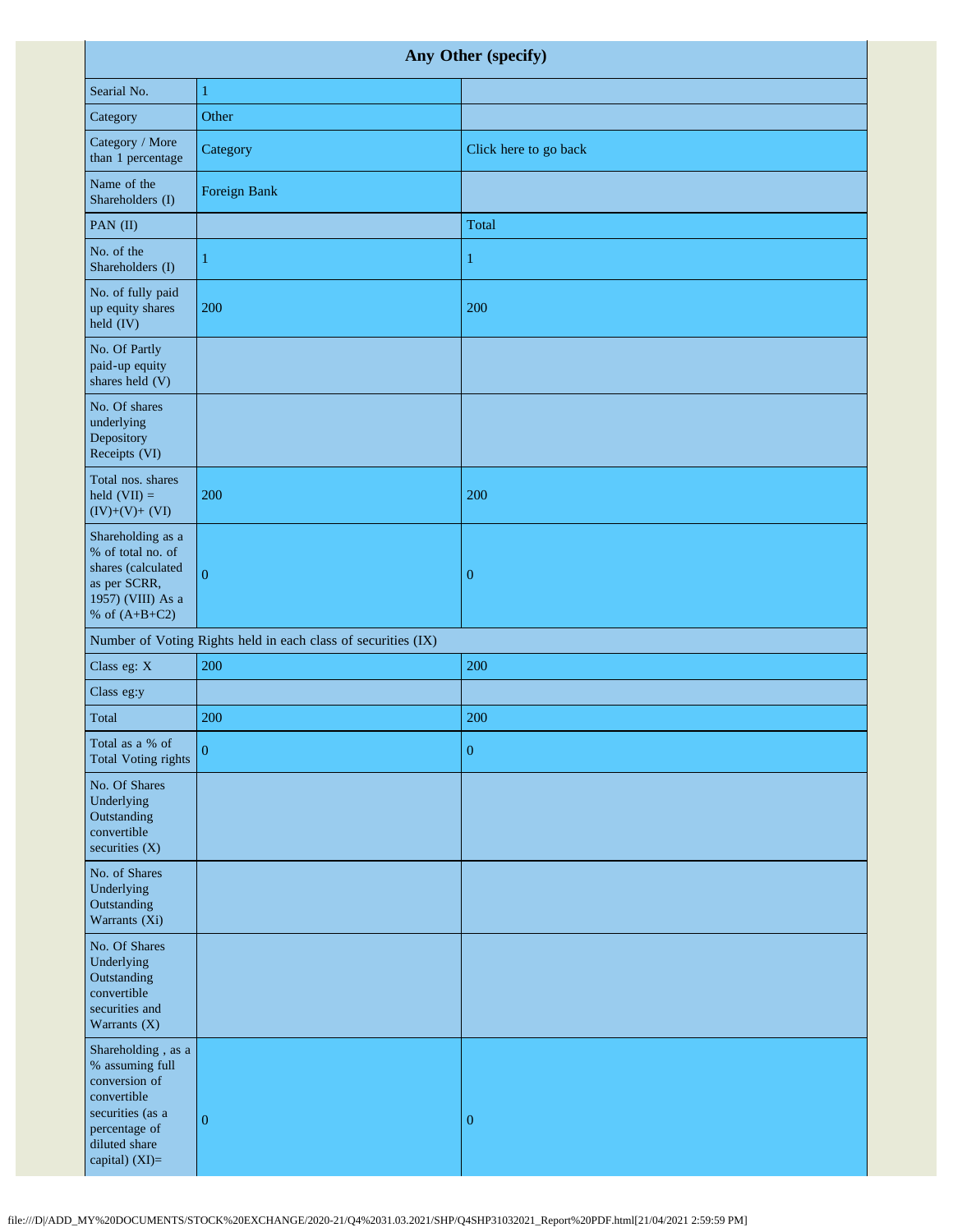| (VII)+(X) As a %<br>of $(A+B+C2)$                                  |     |            |  |  |
|--------------------------------------------------------------------|-----|------------|--|--|
| Number of Locked in shares (XII)                                   |     |            |  |  |
| No. $(a)$                                                          |     |            |  |  |
| As a % of total<br>Shares held (b)                                 |     |            |  |  |
| Number of equity<br>shares held in<br>dematerialized<br>form (XIV) | 200 | <b>200</b> |  |  |
| Reason for not providing PAN                                       |     |            |  |  |
| Reason for not<br>providing PAN                                    |     |            |  |  |

| Central Government/ State Government(s)/ President of India                                                          |                                                               |                                                          |                                                                |                          |  |  |
|----------------------------------------------------------------------------------------------------------------------|---------------------------------------------------------------|----------------------------------------------------------|----------------------------------------------------------------|--------------------------|--|--|
| Searial No.                                                                                                          | 1                                                             | $\overline{c}$                                           | 3                                                              |                          |  |  |
| Name of the<br>Shareholders (I)                                                                                      | <b>Gujarat Power Corporation</b><br>Limited                   | <b>Gujarat State Petroleum</b><br><b>Corporation Ltd</b> | <b>Gujarat State Electricity</b><br><b>Corporation Limited</b> | Click here to go<br>back |  |  |
| PAN (II)                                                                                                             | AAACG5596J                                                    | AABCG4502F                                               | AAACG6864F                                                     | Total                    |  |  |
| No. of fully paid<br>up equity shares<br>held (IV)                                                                   | 4977491                                                       | 3697000                                                  | 2205882                                                        | 10880373                 |  |  |
| No. Of Partly<br>paid-up equity<br>shares held (V)                                                                   |                                                               |                                                          |                                                                |                          |  |  |
| No. Of shares<br>underlying<br>Depository<br>Receipts (VI)                                                           |                                                               |                                                          |                                                                |                          |  |  |
| Total nos. shares<br>held $(VII) =$<br>$(IV)+(V)+(VI)$                                                               | 4977491                                                       | 3697000                                                  | 2205882                                                        | 10880373                 |  |  |
| Shareholding as a<br>% of total no. of<br>shares (calculated<br>as per SCRR,<br>1957) (VIII) As a<br>% of $(A+B+C2)$ | 3.29                                                          | 2.44                                                     | 1.46                                                           | 7.19                     |  |  |
|                                                                                                                      | Number of Voting Rights held in each class of securities (IX) |                                                          |                                                                |                          |  |  |
| Class eg: X                                                                                                          | 4977491                                                       | 3697000                                                  | 2205882                                                        | 10880373                 |  |  |
| Class eg:y                                                                                                           |                                                               |                                                          |                                                                |                          |  |  |
| Total                                                                                                                | 4977491                                                       | 3697000                                                  | 2205882                                                        | 10880373                 |  |  |
| Total as a % of<br><b>Total Voting rights</b>                                                                        | 3.29                                                          | 2.44                                                     | 1.46                                                           | 7.19                     |  |  |
| No. Of Shares<br>Underlying<br>Outstanding<br>convertible<br>securities $(X)$                                        |                                                               |                                                          |                                                                |                          |  |  |
| No. of Shares<br>Underlying<br>Outstanding<br>Warrants (Xi)                                                          |                                                               |                                                          |                                                                |                          |  |  |
| No. Of Shares<br>Underlying                                                                                          |                                                               |                                                          |                                                                |                          |  |  |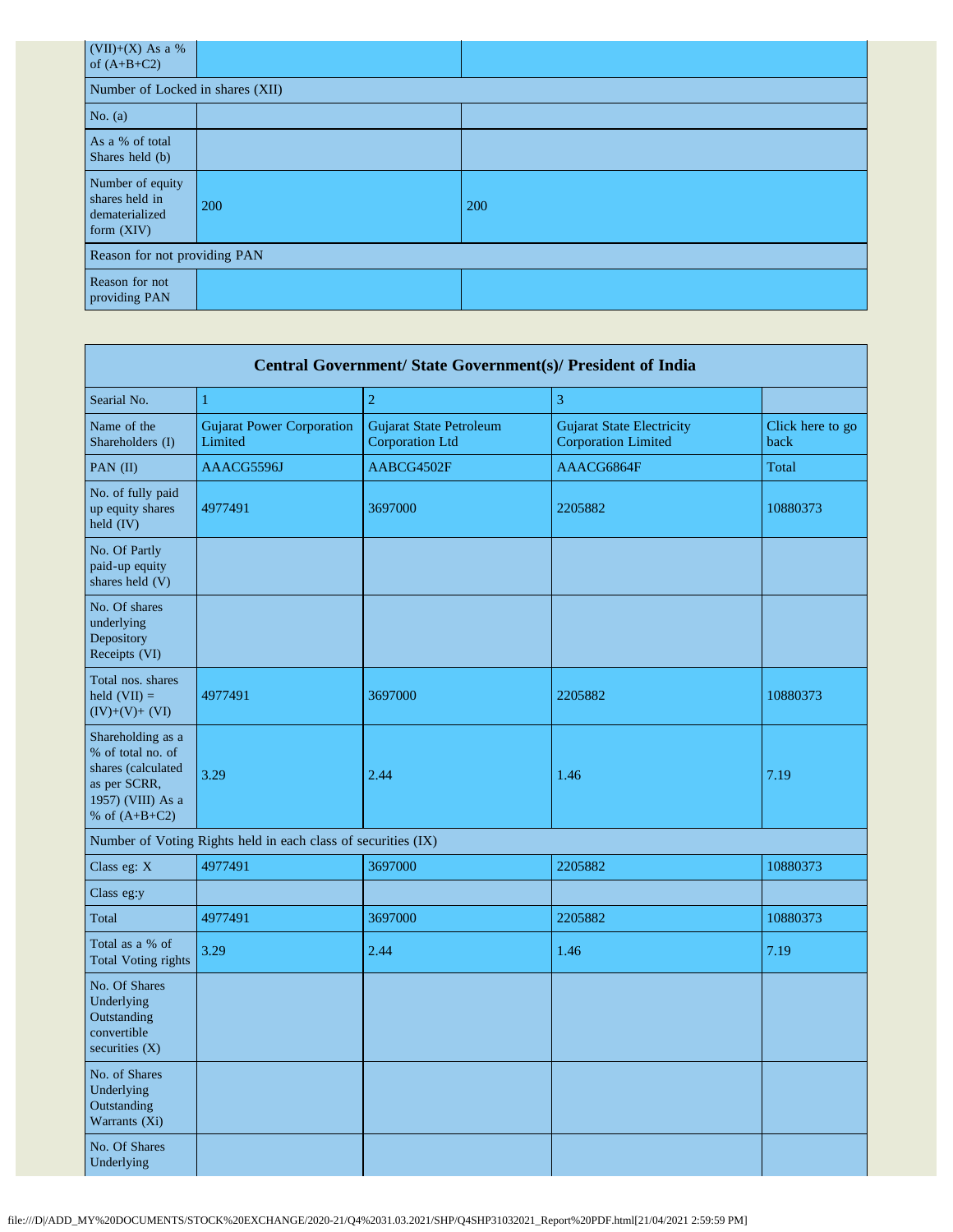| Outstanding<br>convertible<br>securities and No.<br>Of Warrants (Xi)<br>(a)                                                                                                          |                              |         |         |          |  |  |  |
|--------------------------------------------------------------------------------------------------------------------------------------------------------------------------------------|------------------------------|---------|---------|----------|--|--|--|
| Shareholding, as a<br>% assuming full<br>conversion of<br>convertible<br>securities (as a<br>percentage of<br>diluted share<br>capital) $(XI)=$<br>(VII)+(X) As a %<br>of $(A+B+C2)$ | 3.29                         | 2.44    | 1.46    | 7.19     |  |  |  |
| Number of Locked in shares (XII)                                                                                                                                                     |                              |         |         |          |  |  |  |
| No. $(a)$                                                                                                                                                                            |                              |         |         |          |  |  |  |
| As a % of total<br>Shares held (b)                                                                                                                                                   |                              |         |         |          |  |  |  |
| Number of equity<br>shares held in<br>dematerialized<br>form (XIV)                                                                                                                   | 4977491                      | 3697000 | 2205882 | 10880373 |  |  |  |
|                                                                                                                                                                                      | Reason for not providing PAN |         |         |          |  |  |  |
| Reason for not<br>providing PAN                                                                                                                                                      |                              |         |         |          |  |  |  |

|                                                                                                                      | Any Other (specify) |                |                             |                |                                     |                                                          |                            |  |
|----------------------------------------------------------------------------------------------------------------------|---------------------|----------------|-----------------------------|----------------|-------------------------------------|----------------------------------------------------------|----------------------------|--|
| Searial No.                                                                                                          | 1                   | $\overline{2}$ | $\overline{3}$              | $\overline{4}$ | 5                                   | $\overline{6}$                                           | $\overline{7}$             |  |
| Category                                                                                                             | <b>IEPF</b>         | <b>Trusts</b>  | Foreign<br><b>Nationals</b> | <b>HUF</b>     | <b>Non-Resident</b><br>Indian (NRI) | <b>Unclaimed or Suspense or</b><br><b>Escrow Account</b> | Clearing<br><b>Members</b> |  |
| Category / More<br>than 1 percentage                                                                                 | Category            | Category       | Category                    | Category       | Category                            | Category                                                 | Category                   |  |
| Name of the<br>Shareholders (I)                                                                                      |                     |                |                             |                |                                     |                                                          |                            |  |
| PAN $(II)$                                                                                                           |                     |                |                             |                |                                     |                                                          |                            |  |
| No. of the<br>Shareholders (I)                                                                                       |                     | 5              | 1                           | 1545           | 728                                 | 1                                                        | 101                        |  |
| No. of fully paid<br>up equity shares<br>$\text{held } (IV)$                                                         | 459341              | 8938           | 100                         | 1579220        | 1262626                             | 1208                                                     | 255089                     |  |
| No. Of Partly<br>paid-up equity<br>shares held (V)                                                                   |                     |                |                             |                |                                     |                                                          |                            |  |
| No. Of shares<br>underlying<br>Depository<br>Receipts (VI)                                                           |                     |                |                             |                |                                     |                                                          |                            |  |
| Total nos. shares<br>held $(VII) =$<br>$(IV)+(V)+(VI)$                                                               | 459341              | 8938           | 100                         | 1579220        | 1262626                             | 1208                                                     | 255089                     |  |
| Shareholding as a<br>% of total no. of<br>shares (calculated<br>as per SCRR,<br>1957) (VIII) As a<br>% of $(A+B+C2)$ | 0.3                 | 0.01           | $\mathbf{0}$                | 1.04           | 0.83                                | 0                                                        | 0.17                       |  |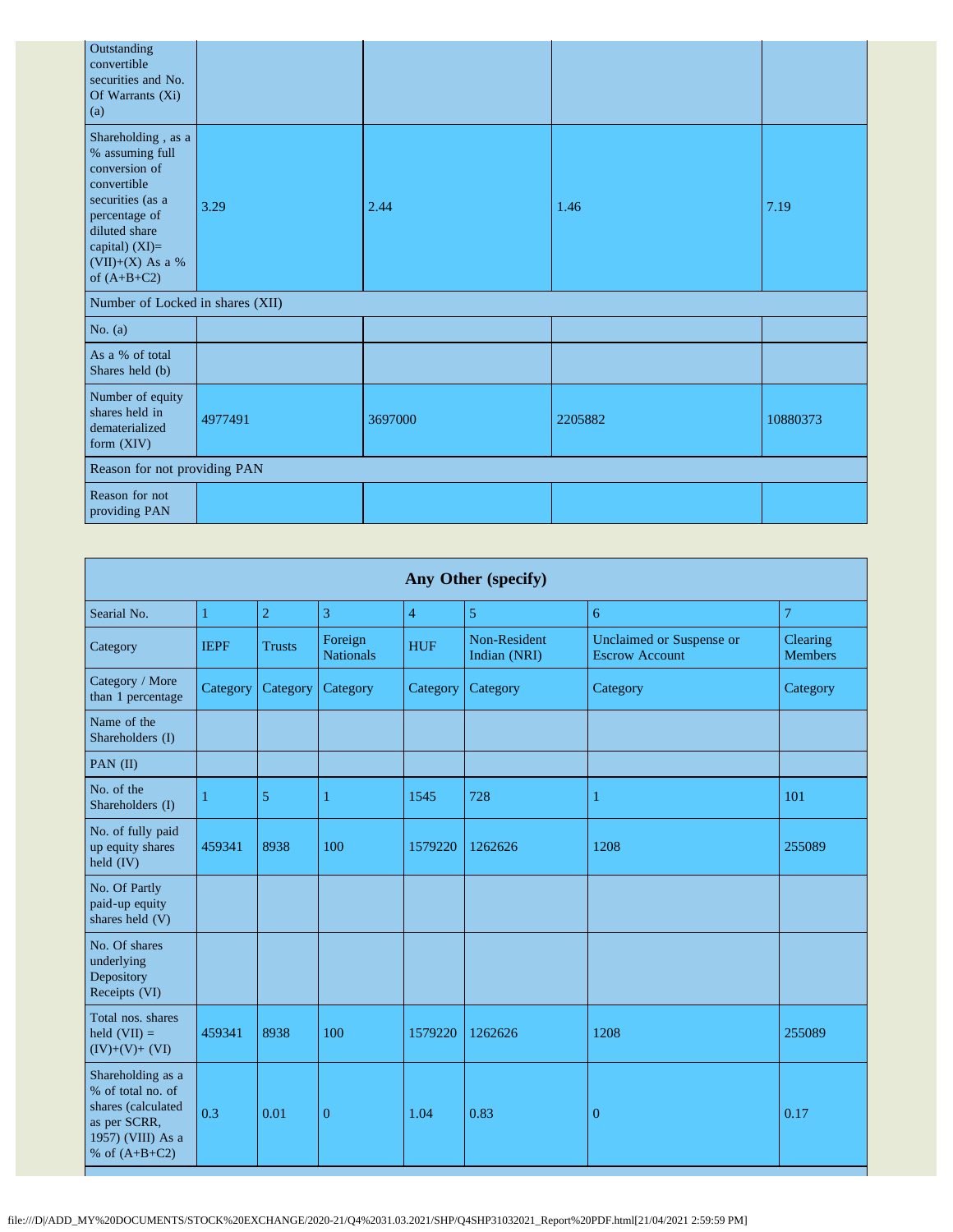| Number of Voting Rights held in each class of securities (IX)                                                                                                                          |        |      |                |         |         |                  |        |
|----------------------------------------------------------------------------------------------------------------------------------------------------------------------------------------|--------|------|----------------|---------|---------|------------------|--------|
| Class eg: X                                                                                                                                                                            | 459341 | 8938 | 100            | 1579220 | 1262626 | 1208             | 255089 |
| Class eg:y                                                                                                                                                                             |        |      |                |         |         |                  |        |
| Total                                                                                                                                                                                  | 459341 | 8938 | 100            | 1579220 | 1262626 | 1208             | 255089 |
| Total as a % of<br><b>Total Voting rights</b>                                                                                                                                          | 0.3    | 0.01 | $\overline{0}$ | 1.04    | 0.83    | $\boldsymbol{0}$ | 0.17   |
| No. Of Shares<br>Underlying<br>Outstanding<br>convertible<br>securities (X)                                                                                                            |        |      |                |         |         |                  |        |
| No. of Shares<br>Underlying<br>Outstanding<br>Warrants (Xi)                                                                                                                            |        |      |                |         |         |                  |        |
| No. Of Shares<br>Underlying<br>Outstanding<br>convertible<br>securities and No.<br>Of Warrants (Xi)<br>(a)                                                                             |        |      |                |         |         |                  |        |
| Shareholding, as a<br>% assuming full<br>conversion of<br>convertible<br>securities (as a<br>percentage of<br>diluted share<br>capital) $(XI)=$<br>$(VII)+(X)$ As a %<br>of $(A+B+C2)$ | 0.3    | 0.01 | $\overline{0}$ | 1.04    | 0.83    | $\mathbf{0}$     | 0.17   |
| Number of Locked in shares (XII)                                                                                                                                                       |        |      |                |         |         |                  |        |
| No. $(a)$                                                                                                                                                                              |        |      |                |         |         |                  |        |
| As a % of total<br>Shares held (b)                                                                                                                                                     |        |      |                |         |         |                  |        |
| Number of equity<br>shares held in<br>dematerialized<br>form (XIV)                                                                                                                     | 459341 | 8938 | 100            | 1578770 | 1262626 | 1208             | 255089 |
| Reason for not providing PAN                                                                                                                                                           |        |      |                |         |         |                  |        |
| Reason for not<br>providing PAN                                                                                                                                                        |        |      |                |         |         |                  |        |

| Any Other (specify)                   |                         |                       |  |
|---------------------------------------|-------------------------|-----------------------|--|
| Searial No.                           | 8                       |                       |  |
| Category                              | <b>Bodies Corporate</b> |                       |  |
| Category / More<br>than 1 percentage  | Category                |                       |  |
| Name of the<br>Shareholders (I)       |                         | Click here to go back |  |
| PAN $(II)$                            |                         | Total                 |  |
| No. of the<br>Shareholders (I)        | 330                     | 2712                  |  |
| No. of fully paid<br>up equity shares | 2120941                 | 5687463               |  |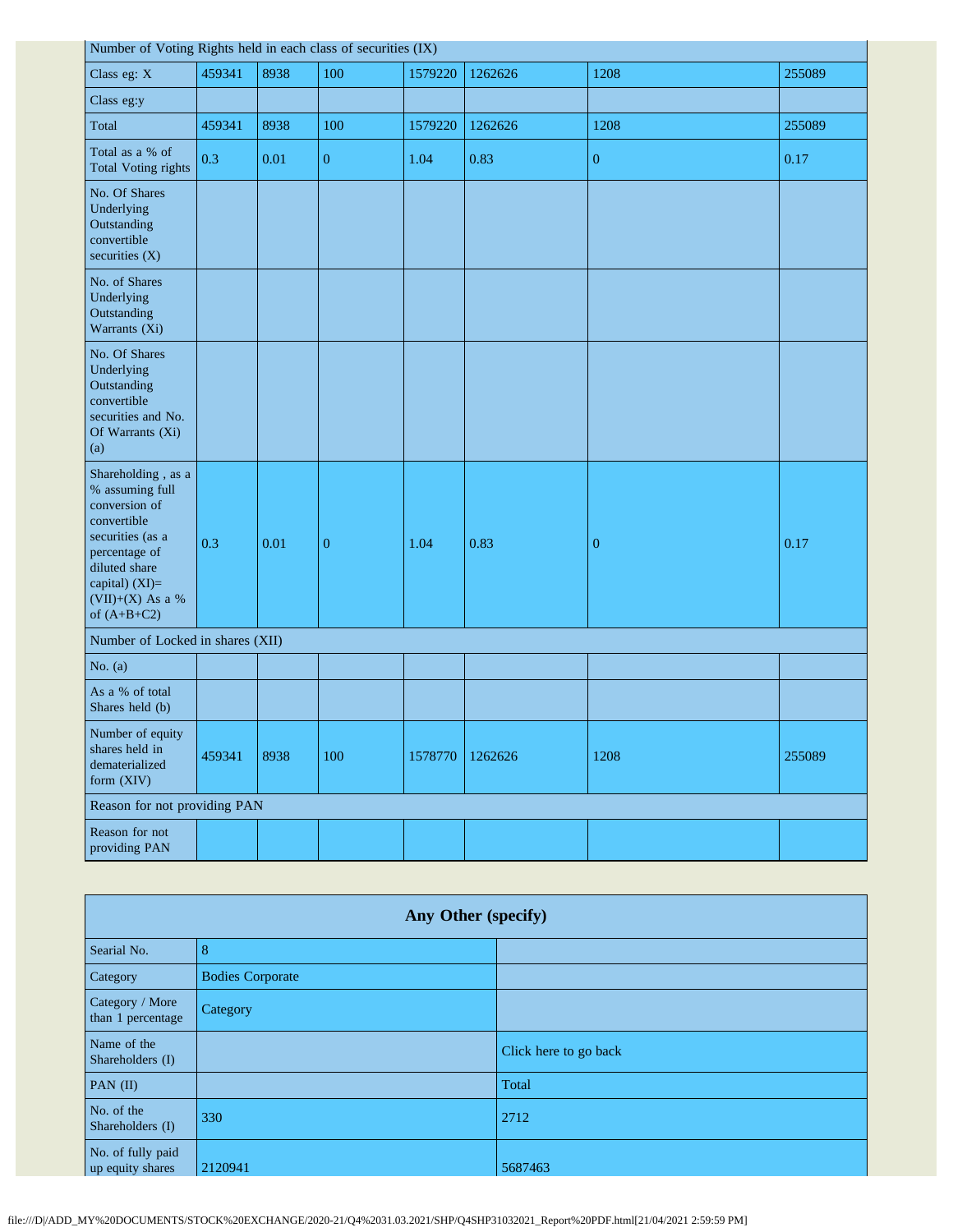| held (IV)                                                                                                                                                                          |                                                               |         |  |  |
|------------------------------------------------------------------------------------------------------------------------------------------------------------------------------------|---------------------------------------------------------------|---------|--|--|
| No. Of Partly<br>paid-up equity<br>shares held (V)                                                                                                                                 |                                                               |         |  |  |
| No. Of shares<br>underlying<br>Depository<br>Receipts (VI)                                                                                                                         |                                                               |         |  |  |
| Total nos. shares<br>held $(VII) =$<br>$(IV)+(V)+(VI)$                                                                                                                             | 2120941                                                       | 5687463 |  |  |
| Shareholding as a<br>% of total no. of<br>shares (calculated<br>as per SCRR,<br>1957) (VIII) As a<br>% of $(A+B+C2)$                                                               | 1.4                                                           | 3.75    |  |  |
|                                                                                                                                                                                    | Number of Voting Rights held in each class of securities (IX) |         |  |  |
| Class eg: X                                                                                                                                                                        | 2120941                                                       | 5687463 |  |  |
| Class eg:y                                                                                                                                                                         |                                                               |         |  |  |
| Total                                                                                                                                                                              | 2120941                                                       | 5687463 |  |  |
| Total as a % of<br><b>Total Voting rights</b>                                                                                                                                      | 1.4                                                           | 3.75    |  |  |
| No. Of Shares<br>Underlying<br>Outstanding<br>convertible<br>securities $(X)$                                                                                                      |                                                               |         |  |  |
| No. of Shares<br>Underlying<br>Outstanding<br>Warrants (Xi)                                                                                                                        |                                                               |         |  |  |
| No. Of Shares<br>Underlying<br>Outstanding<br>convertible<br>securities and No.<br>Of Warrants (Xi)<br>(a)                                                                         |                                                               |         |  |  |
| Shareholding, as a<br>% assuming full<br>conversion of<br>convertible<br>securities (as a<br>percentage of<br>diluted share<br>capital) (XI)=<br>(VII)+(X) As a %<br>of $(A+B+C2)$ | 1.4                                                           | 3.75    |  |  |
| Number of Locked in shares (XII)                                                                                                                                                   |                                                               |         |  |  |
| No. $(a)$                                                                                                                                                                          |                                                               |         |  |  |
| As a % of total<br>Shares held (b)                                                                                                                                                 |                                                               |         |  |  |
| Number of equity<br>shares held in<br>dematerialized<br>form (XIV)                                                                                                                 | 2116891                                                       | 5682963 |  |  |
| Reason for not providing PAN                                                                                                                                                       |                                                               |         |  |  |
| Reason for not<br>providing PAN                                                                                                                                                    |                                                               |         |  |  |